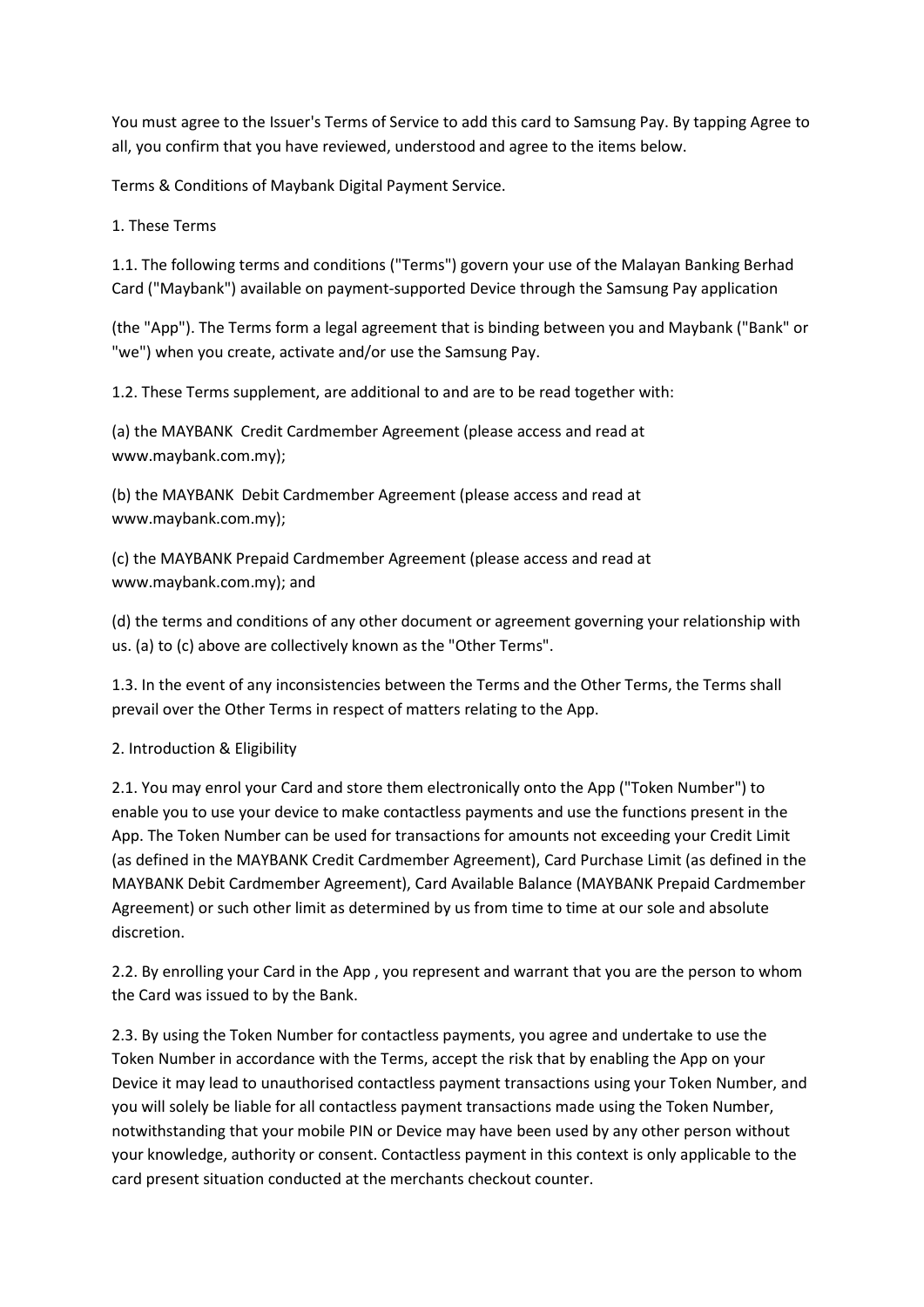2.4. The App can only be accessed and used through the enabled device that is compatible as set out on Samsung Malaysia website and/or maybank2u.com.my from time to time.

2.5. The Card types applicable for the App are determined by us at our sole and absolute discretion from time to time.

2.6. We may permit you to enrol the same Card to not more than 2 devices only, the usage is limited to the device that you are currently using. You can only use one card in one device at one time. You are deemed to have agreed to the Terms each time you enrol your Card on any of your device. For security reasons, in the event you change Device, you must remove any and all enrolled Cards in the existing device that you do not intend to use. We are not responsible for any loss or damage resulting from any wrongful or unauthorised use of enrolled Cards which you fail to remove.

#### 3. Use of the App /Token Number

#### 3.1. The App and mobile PIN

You may enrol your Card in accordance with instructions provided to you at that time on the App. You may be provided or asked to select a mobile PIN to enable the App. Upon successful enrolment of your Card, certain account information in relation to the Card- the last 4 digits of the card and token number will be transmitted to and stored in the Device. We will not be held responsible for the App or the mobile PIN after the digitisation, storage and activation instructions have been provided.

#### 3.2. Updates

The Terms may be automatically updated, amended, suspended or cancelled at our sole and absolute discretion upon the expiry of a 21 days' notice.

#### 3.3. Authorised Purchases

Only you may use the App to make authorised purchases. You shall not permit any other person from accessing and using the App and/or the mobile PIN to make any transactions.

3.4. All transactions effected via the App through the use of your mobile PIN are final, irrevocable and binding on you.

#### 3.5. Security

# You must:

(a) keep the mobile PIN and any other log in or access information on your Device secret and confidential at all times;

(b) do all that is necessary to keep the mobile PIN safe and prevent fraudulent or unauthorised access to or use of your Token Number and Card Account;

(c) Take all reasonable steps to help recover or stop the use of the Token Number; and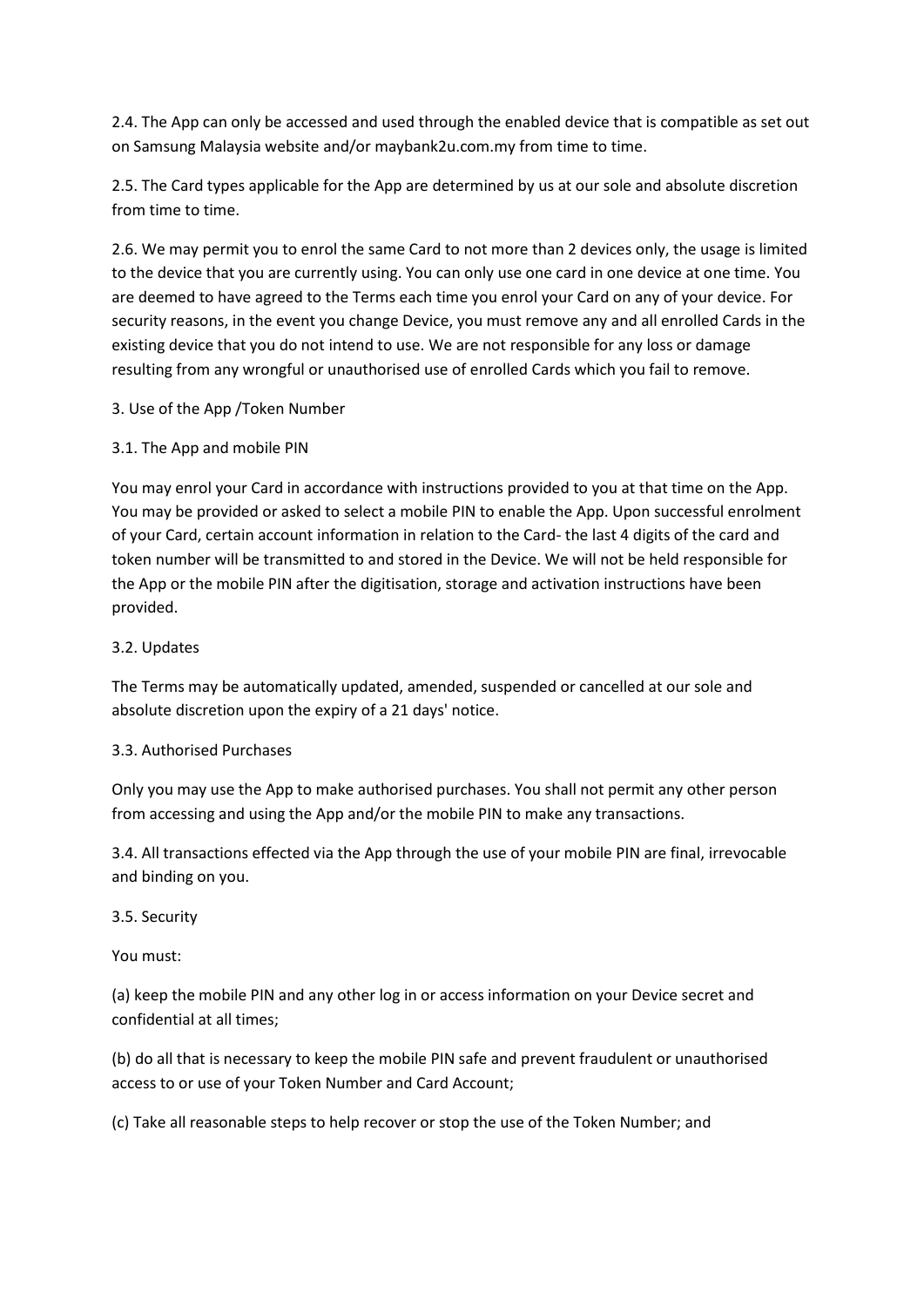(d) in the event of loss of the Token Number or Device, give us a police report or legal document called a statutory declaration in the form approved by us and any other document or information we may require.

(e) Upon termination of the App, you must remove all Token Numbers in any and all Device.

(f) Upon termination of your Card Account in respect of a Token Number, you must remove such Token Number in any and all Device.

(g) be notified and be aware that the bank will send an OTP to you every enrolment of card into a Device.

3.6. You must report to us as soon as you:

(a) suspect or become aware that the mobile PIN or Device is lost, stolen, misused or tampered with;

(b) suspect or become aware that a third party is aware of the mobile PIN; and

(c) suspect or become aware that there has been unauthorised use of mobile PIN, Device or Token Number.

3.7. In the event of any loss, theft or disclosure of your mobile PIN, Token Number or Device, you are responsible for all transactions made by anyone using your Token Number until we receive your notification of its loss, theft or disclosure of the mobile PIN. You will be bound by the existing Terms and Conditions of your physical cards.

# 3.8. Third Parties

The Terms govern your access and use of Token Number, Card Account or Service through the App in relation to us. You may be subject to additional terms and conditions for your use of the the App with other third parties, including but not limited to your wireless carrier and mobile network operator. You shall be responsible for reading and understanding any third party terms and conditions. We are not responsible for any terms and conditions that you agree to with third parties for use of the App.

4. Suspension, Cancellation and Termination

4.1. We reserve the right to suspend, cancel or terminate the service for any reason at our sole and absolute discretion. To the extent allowed by applicable law, we may restrict, suspend, cancel, block, terminate, disqualify or discontinue your Token Number, Card Account or Service at any time without notice for any reason, including but not limited to any potential or actual breach of the Terms or the Other Terms.

# 5. DISCLAIMER AND EXCLUSION OF LIABILITY

5.1. You expressly agree that access and use of the Token Number, Card Account or Service via the App is at your sole risk. To the fullest extent permitted by applicable law, the App is provided to you on a "As Is" and "As Available" basis. We hereby exclude and disclaim all warranties and conditions, either express implied or statutory, including, but not limited to, the implied warranties or conditions of merchantability, satisfactory quality, fitness for a particular purpose, accuracy, quiet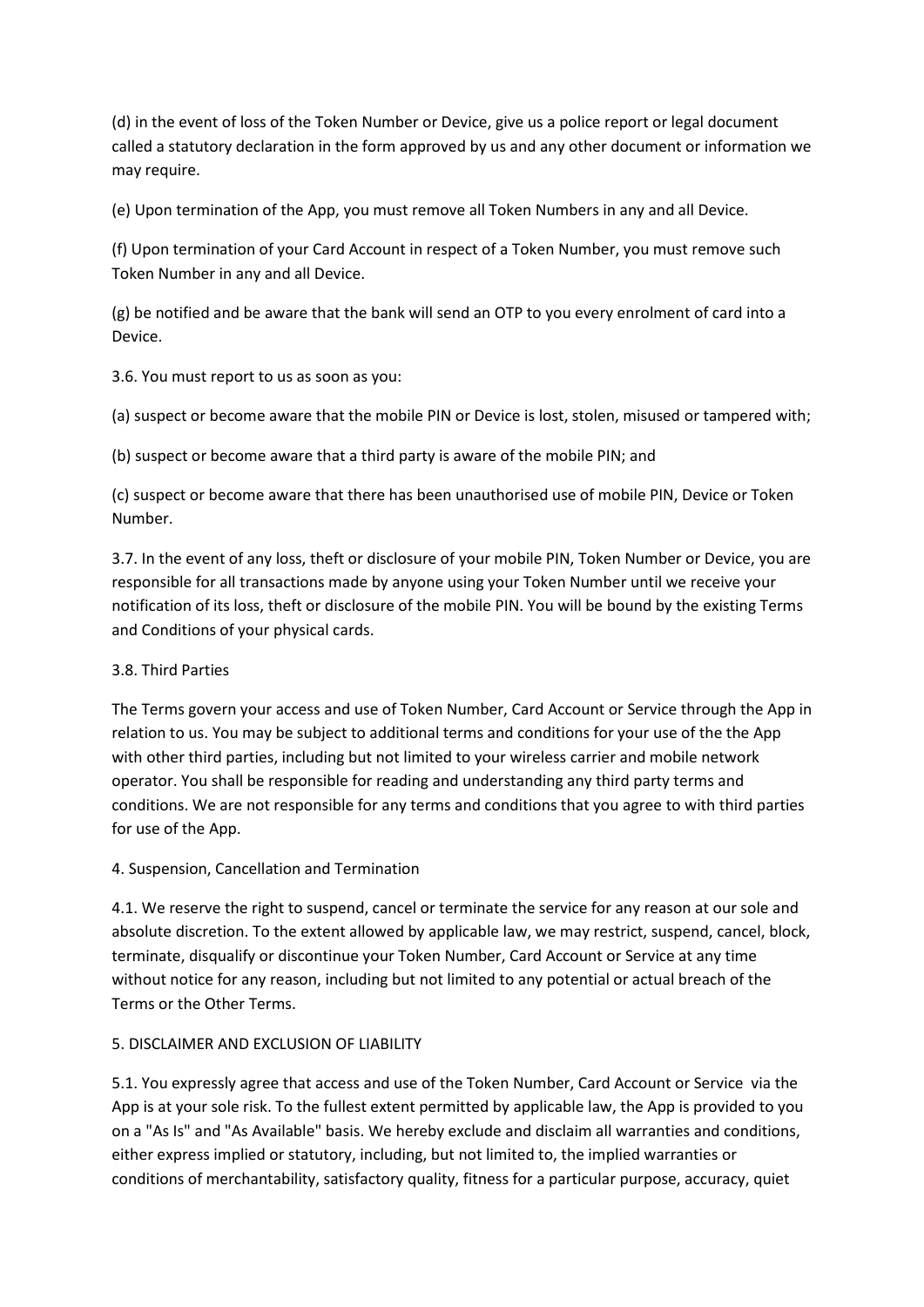enjoyment, and non-infringement of third party rights. We, on behalf of ourselves and our service providers, also do not warrant against interference with your enjoyment, that the functions contained in, or services performed or provided by, the App will meet your requirements, that the operation or availability of the App will be uninterrupted or error-free, or that the App will be free from errors and defects.

5.2. In addition to the Other Terms, we are not liable for any direct, indirect, incidental, punitive, special or consequential damages or economic Losses whatsoever or howsoever caused arising directly or indirectly in connection with poor or interrupted mobile network coverage.

# 6. Indemnity

6.1. In addition to the Other Terms, you agree to hold us harmless and indemnify us and all our servants, employees, nominees, directors, licensors, sponsors, affiliates and agents for any Loss and embarrassment suffered by us (other than such Loss and embarrassment arising from our or our employees' and agents' wilful misconduct or negligence) from any claim or demand, including reasonable legal fees, made by a third party due to or in connection with:

(a) your access and/or use of the App, including each transaction made using the Card Account and Token Numbers; or

(b) your installation, access and/or use of the App.

- 7. General
- 7.1. Waiver

Any failure or delay by us in exercising or enforcing any right we have under these Terms does not operate as a waiver of and does not prejudice or affect our right subsequently to act strictly in accordance with our rights.

# 7.2. Variation

7.2.1. You agree that these Terms may be changed from time to time. If we change or add a term or condition to these Terms, we will provide you with 21 days prior notice and the change or addition will take effect on the date specified in the notice. Cardmembers are advised to refer to the updated terms and conditions at Maybank's website (www.maybank.com.my) from time to time. The latest terms and conditions made available on the website shall supersede all previous terms and conditions made between Maybank and Cardmember under this Agreement or any other arrangements.

7.2.2. If you do not accept the change or addition to these Terms, you must stop accessing and using the App and, as soon as possible, terminate your access and use of the App. If you continue to access and use the App after the change or addition takes effect, you will be deemed to have accepted the change or addition without reservation.

# 7.3. Impairment of Terms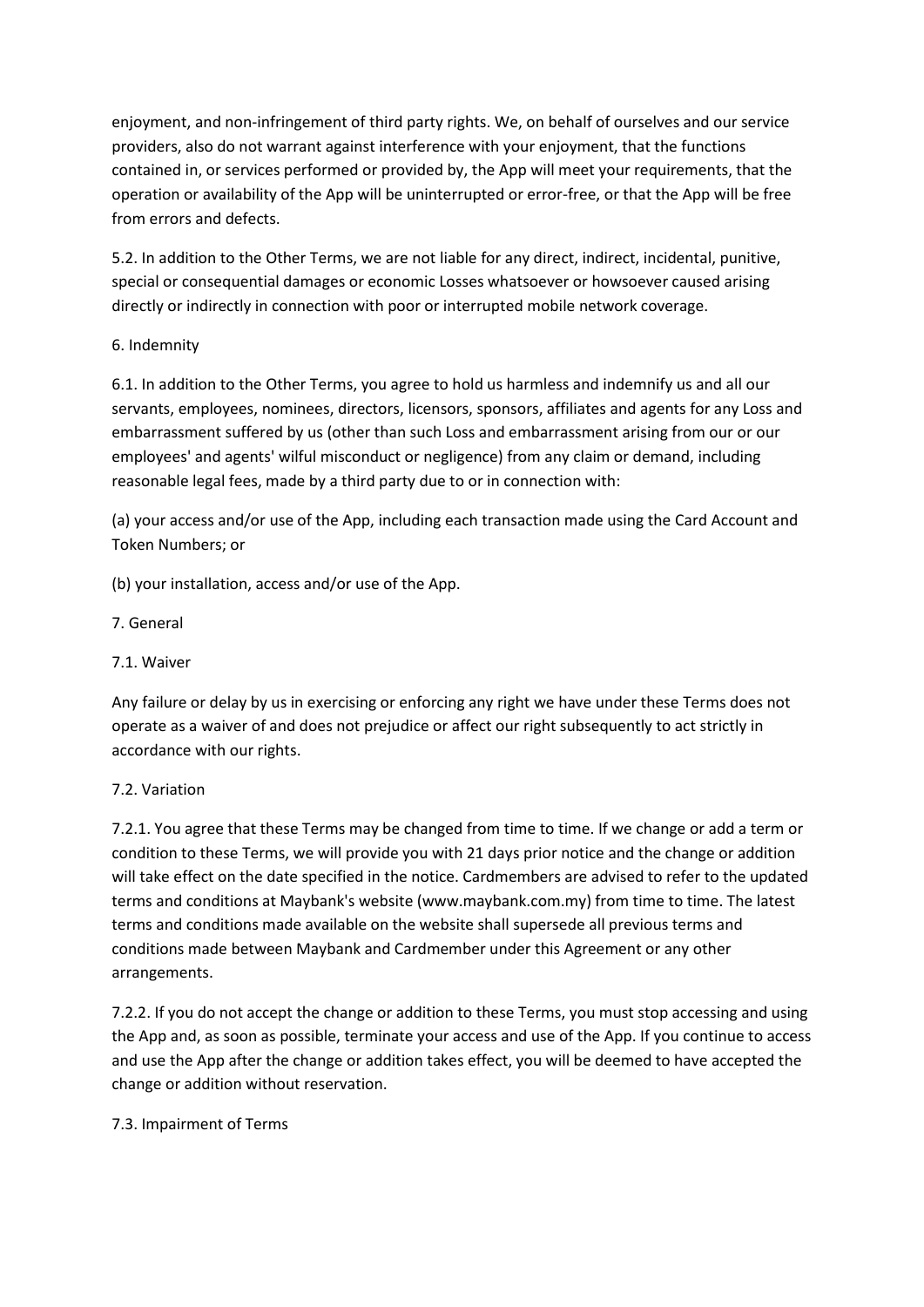If any of these Terms are invalid, unlawful or unenforceable under the laws of any country, it shall not affect or impair the validity, legality or enforceability of the rest of the terms and/or the terms under the laws of any other country.

# 7.4. Illegality

We may close and revoke any Token Number, Card Account or Service with or without notice to you if, because of any change to any applicable law, regulation, regulatory requirement or judicial decision, or in our opinion, maintaining or performing any obligation under the Terms becomes illegal, or we are otherwise prohibited from doing so. If this happens, you must pay us all Liabilities on demand.

# 7.5. Assignment

These Terms are binding on you and us and on our successor or assignee. These Terms are binding

even if:-

(a) we change our name or constitution; or

(b) we consolidate or amalgamate with another entity, in which case, that entity will substitute us in relation to these Terms and all Card Accounts will continue in force between you and that entity.

You cannot assign or transfer your rights and obligations under these Terms without our prior written permission.

# 7.6. Applicable Law and Proceedings

These Terms are governed by and will be interpreted according to the laws of Malaysia. You agree to irrevocably submit to the exclusive jurisdiction of the courts of Malaysia which means that legal proceedings against us can only be brought in the courts of Malaysia. This clause does not limit our right to bring legal proceedings in any country and to take concurrent legal proceedings in more than one country.

# 7.7. Meaning of Words

Account refers to any account you now or hereafter have with us and any account used for the purposes of the Services and from which funds may be applied for the utilisation of Services, whether the account is opened individually or jointly.

ATM means an Automated Teller Machine or card operated machine which accepts the Card.

Authorised Person means a person (either individually or jointly with another person/persons) you authorise and whom we have approved, to act for or on your behalf to give any instruction, execute or sign any document or operate your Card Account.

Card means any credit, debit or prepaid card issued by us and any replacement or renewal of any of these or other Cards that we may issue from time to time. Where such Card is tokenized, enrolled and stored electronically in the App as part of Mobile Services, Card shall also mean such Card stored electronically in the App.